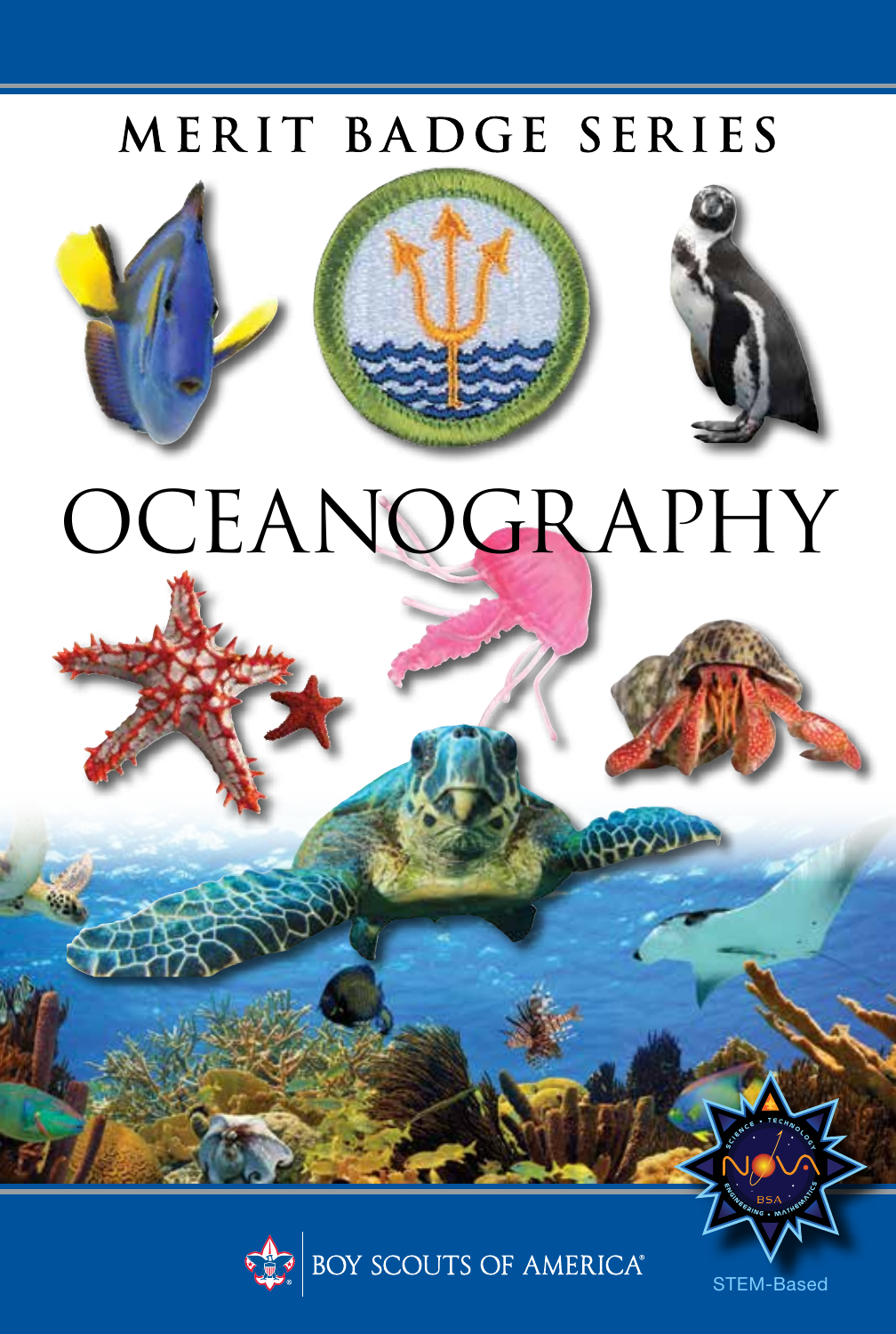**BOY SCOUTS OF AMERICA MERIT BADGE SERIES**

## **OCEANOGRAPHY**



*"Enhancing our youths' competitive edge through merit badges"*

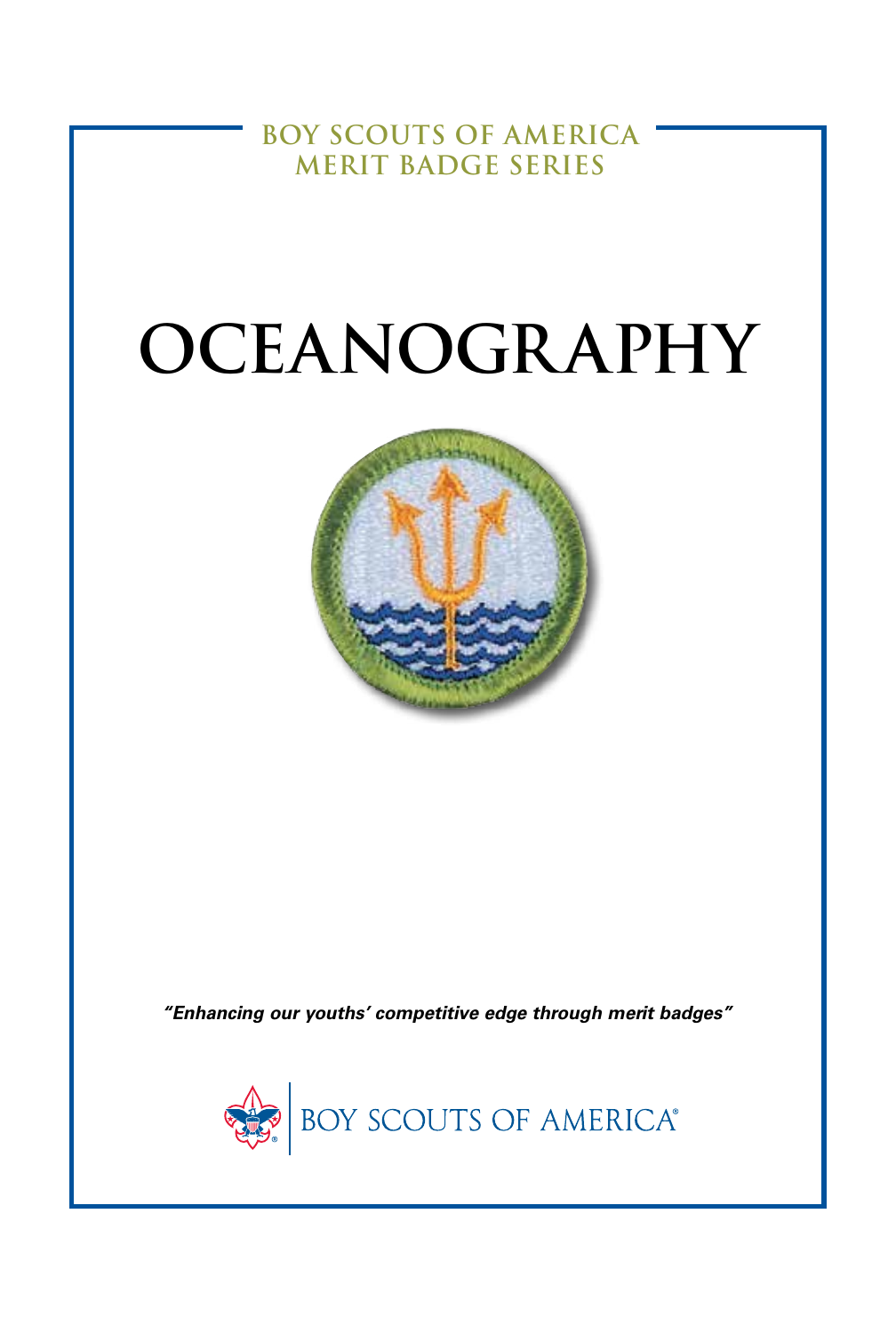## Requirements

- 1. Name four branches of oceanography. Describe at least five reasons why it is important for people to learn about the oceans.
- 2. Define salinity, temperature, and density, and describe how these important properties of seawater are measured by the physical oceanographer. Discuss the circulation and currents of the ocean. Describe the effects of the oceans on weather and climate.
- 3. Describe the characteristics of ocean waves. Point out the differences among the storm surge, tsunami, tidal wave, and tidal bore. Explain the difference between sea, swell, and surf. Explain how breakers are formed.
- 4. Draw a cross-section of underwater topography. Show what is meant by:
	- a. Continental shelf
	- b. Continental slope
	- c. Abyssal plain

 Name and put on your drawing the following: seamount, guyot, rift valley, canyon, trench, and oceanic ridge. Compare the depths in the oceans with the heights of mountains on land.

5. List the main salts, gases, and nutrients in seawater. Describe some important properties of water. Tell how the animals and plants of the ocean affect the chemical composition of seawater. Explain how differences in evaporation and precipitation affect the salt content of the oceans.

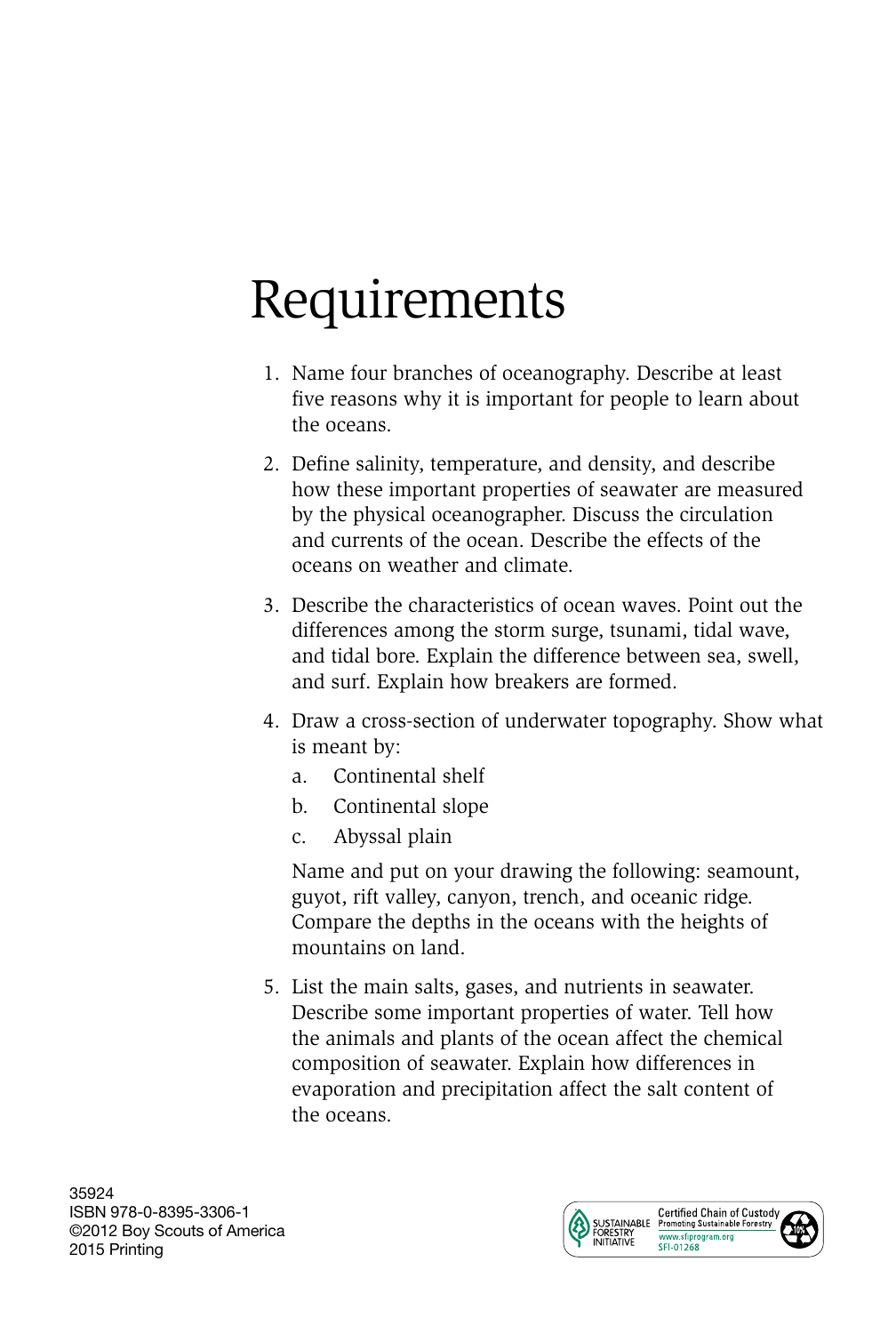- 6. Describe some of the biologically important properties of seawater. Define benthos, nekton, and plankton. Name some of the plants and animals that make up each of these groups. Describe the place and importance of phytoplankton in the oceanic food chain.
- 7. Do ONE of the following:
	- a. Make a plankton net. Tow the net by a dock, wade with it, hold it in a current, or tow it from a rowboat.\* Do this for about 20 minutes. Save the sample. Examine it under a microscope or high-power glass. Identify the three most common types of plankton in the sample.
	- b. Make a series of models (clay or plaster and wood) of a volcanic island. Show the growth of an atoll from a fringing reef through a barrier reef. Describe the Darwinian theory of coral reef formation.
	- c. Measure the water temperature at the surface, midwater, and bottom of a body of water four times daily for five consecutive days.\* You may measure depth with a rock tied to a line. Make a Secchi disk to measure turbidity (how much suspended sedimentation is in the water). Measure the air temperature. Note the cloud cover and roughness of the water. Show your findings (air and water temperature, turbidity) on a graph. Tell how the water temperature changes with air temperature.
	- d. Make a model showing the inshore sediment movement by littoral currents, tidal movement, and wave action. Include such formations as high and low waterlines, low-tide terrace, berm, and coastal cliffs. Show how offshore bars are built up and torn down.
	- e. Make a wave generator. Show reflection and refraction of waves. Show how groins, jetties, and breakwaters affect these patterns.
	- f. Track and monitor satellite images available on the Internet for a specific location for three weeks. Describe what you have learned to your counselor.

\*May be done in lakes or streams.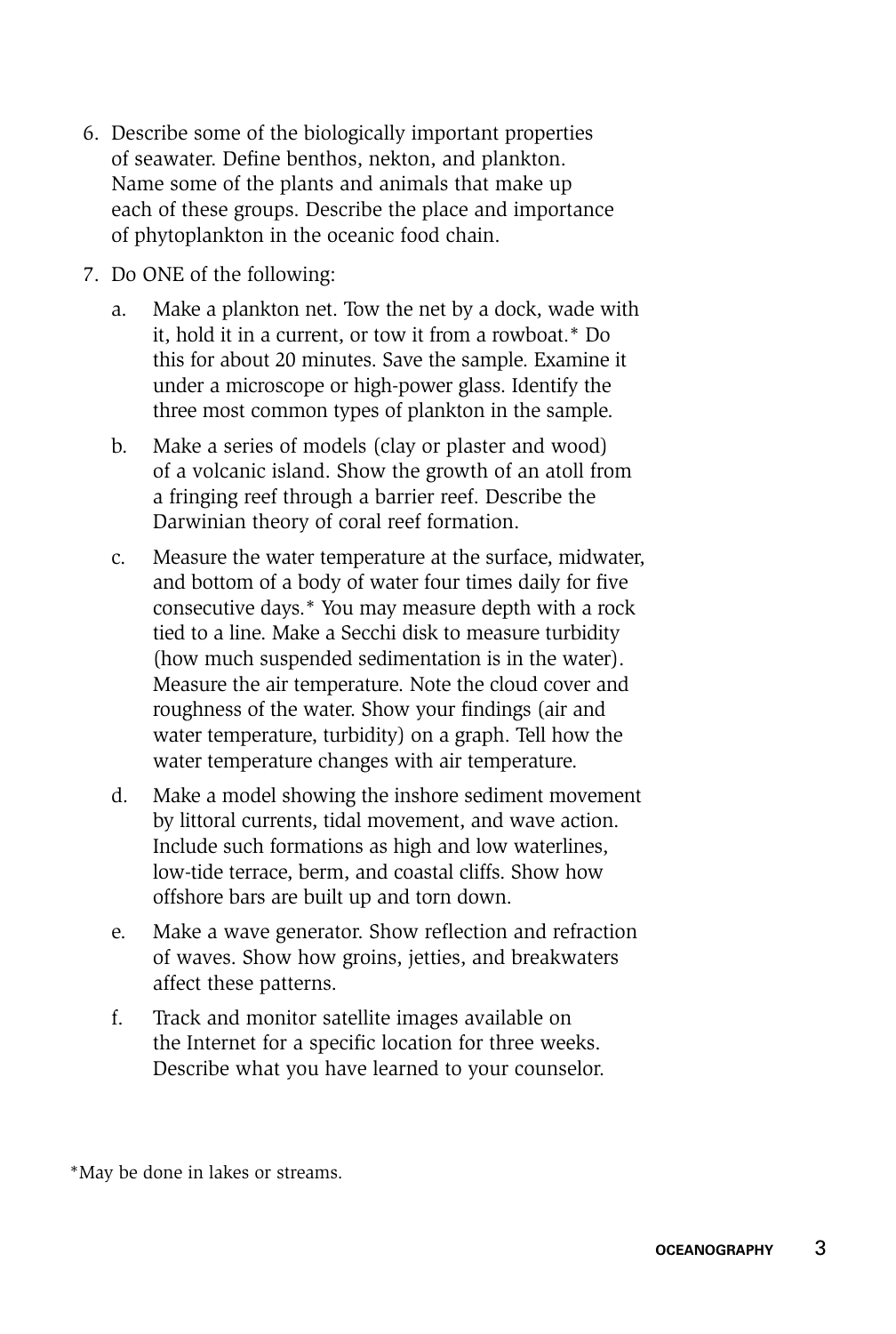- 8. Do ONE of the following:
	- a. Write a 500-word report on a book about oceanography approved by your counselor.
	- b. Visit one of the following:
		- (1) Oceanographic research ship
		- (2) Oceanographic institute, marine laboratory, or marine aquarium

Write a 500-word report about your visit.

- c. Explain to your troop in a five-minute prepared speech "Why Oceanography Is Important" or describe "Career Opportunities in Oceanography." (Before making your speech, show your speech outline to your counselor for approval.)
- 9. Describe four methods that marine scientists use to investigate the ocean, underlying geology, and organisms living in the water.

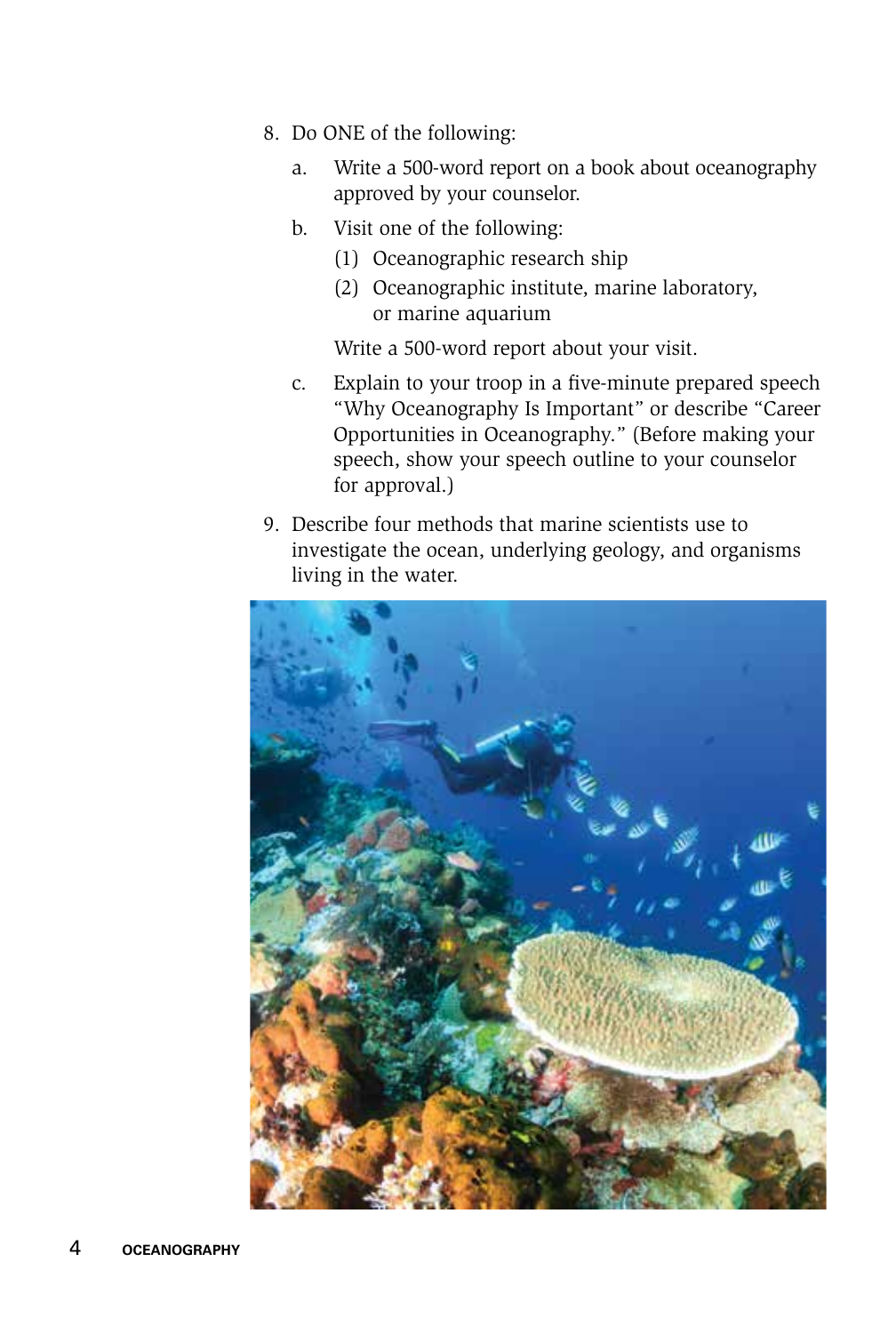## Oceanography Resources

#### **Scouting Resources**

*Bird Study, Energy, Environmental Science, Fish and Wildlife Management, Fishing, Fly-Fishing, Geology, Mammal Study, Nature, Plant Science, Reptile and Amphibian Study, Soil and Water Conservation, Sustainability,* and *Weather* merit badge pamphlets

Visit the Boy Scouts of America's official retail website at http://www.scoutstuff.org for a complete listing of all merit badge pamphlets and other helpful Scouting materials and supplies.

#### **Books**

- Ballard, Robert D. *Exploring the Titanic.* Econo-Clad Books, 1990.
- Broad, William J. *The Universe Below: Discovering the Secrets of the Deep Sea.* Simon and Schuster, 1997.
- Carson, Rachel L. *The Sea Around Us.* Oxford University Press, 1991.
- Carson, Rachel L., and Sue Hubbell. *The Edge of the Sea.* Houghton Mifflin, 1998.
- Center for Marine Conservation Staff*. The Ocean Book: Aquarium and Seaside Activities and Ideas for All Ages.* John Wiley & Sons Inc., 1989.

Coulombe, Deborah. *The Seaside Naturalist: A Guide to Study at the Seashore.* Simon and Schuster, 1992.

Denny, Mark. *How the Ocean Works: An Introduction to Oceanography.* Princeton University Press, 2008.

Earle, Sylvia, and Linda K. Glover. *Ocean: An Illustrated Atlas.* National Geographic, 2008.

Earle, Sylvia A., and Wolcott Henry. *Wild Ocean: America's Parks Under the Sea.* National Geographic Society, 1999.

Ellis, Richard. *Encyclopedia of the Sea.* Alfred A. Knopf, 2000.

Foreman, W. *History of American Deep Submersible Operations.* Best Publishing Co., 1999.

Miller, James W., and Ian G. Koblick. *Living and Working in the Sea.* Best Publishing Co., 1995.

Strang, Craig, Catharine Halversen, and Kimi Hosoume. *On Sandy Shores.*  GEMS: Great Explorations in Math and Science, 1996.